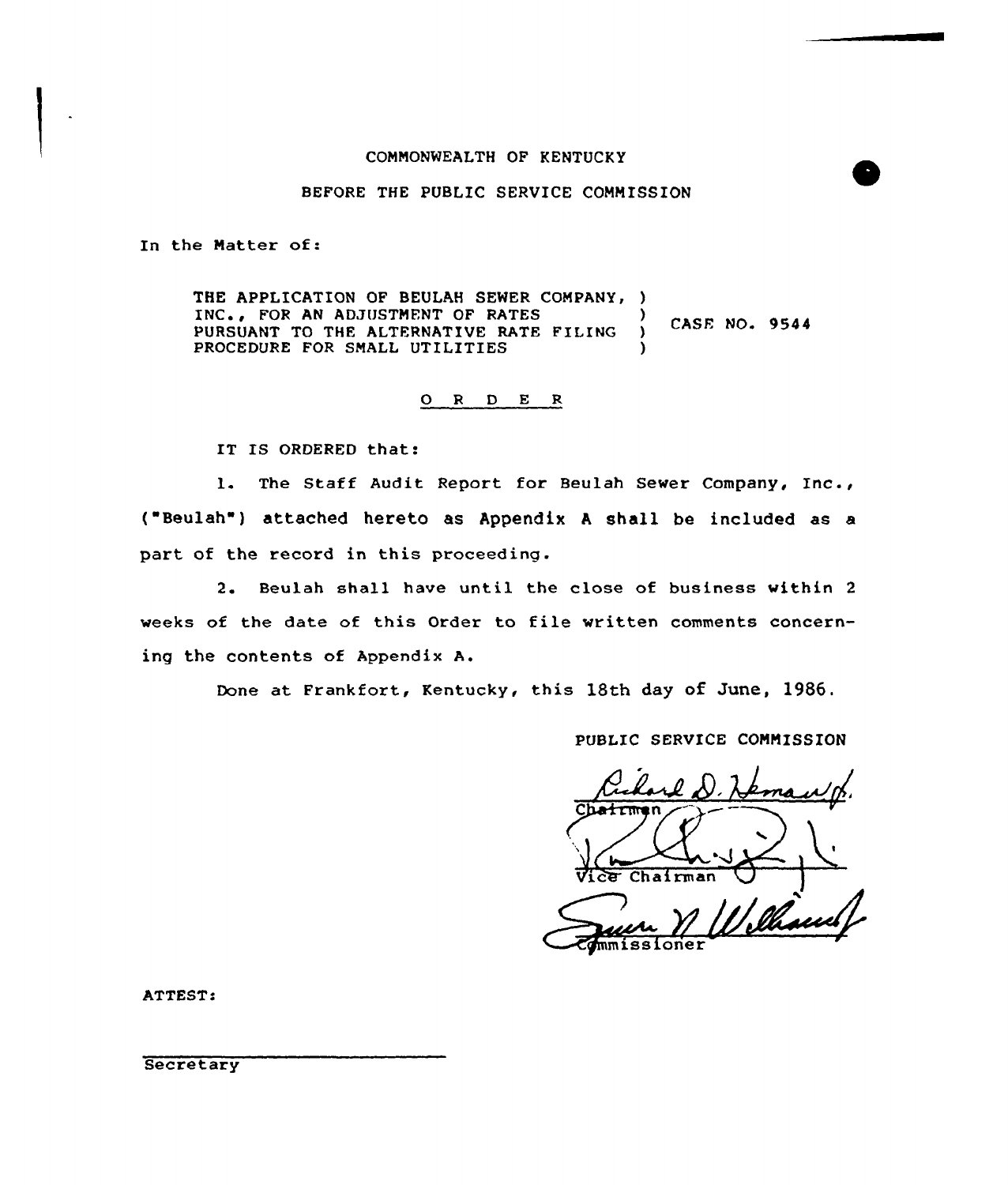## APPENDIX A

# REPORT ON LIMITED AUDIT OF

## BEULAH SEWER CONPANY, INC.

### PREFACE

On Narch 31, 1986, Beulah Sewer Company, Inc. ("Beulah" ) filed, pursuant to 807 KAR 5:076 (Alternative Rate Filing), an application seeking an increase in rates. The proposed rates would generate 820,460 annually in additional revenues.

In order to expedite the processing of the case and substantially reduce the need for written data requests, the Commission staff chose to perform an audit, limited in scope, on the operations of Beulah. The audit vas conducted by Ns. Angela Schweickart of the Division of Rates and Tariffs on April 30 and Nay 28, 1986, at the offices of Beulah and Richardson, Pennington and Skinner, CPAs, in Louisville, Kentucky.

#### SCOPE

The scope of this audit was limited to ascertaining whether the operating expenses for the test year ended September 30, 1985, were accounted for in accordance with the Uniform System of Accounts for Sewer Utilities ("USOA").

#### FINDINGS

Mr. Jack Futch, the President of Beulah, owns three businesses, Beulah, JaF Construction {"JSF") and Futch Air Conditioning and Heating ("Futch"). The sewer utility is operated out of the Futch office.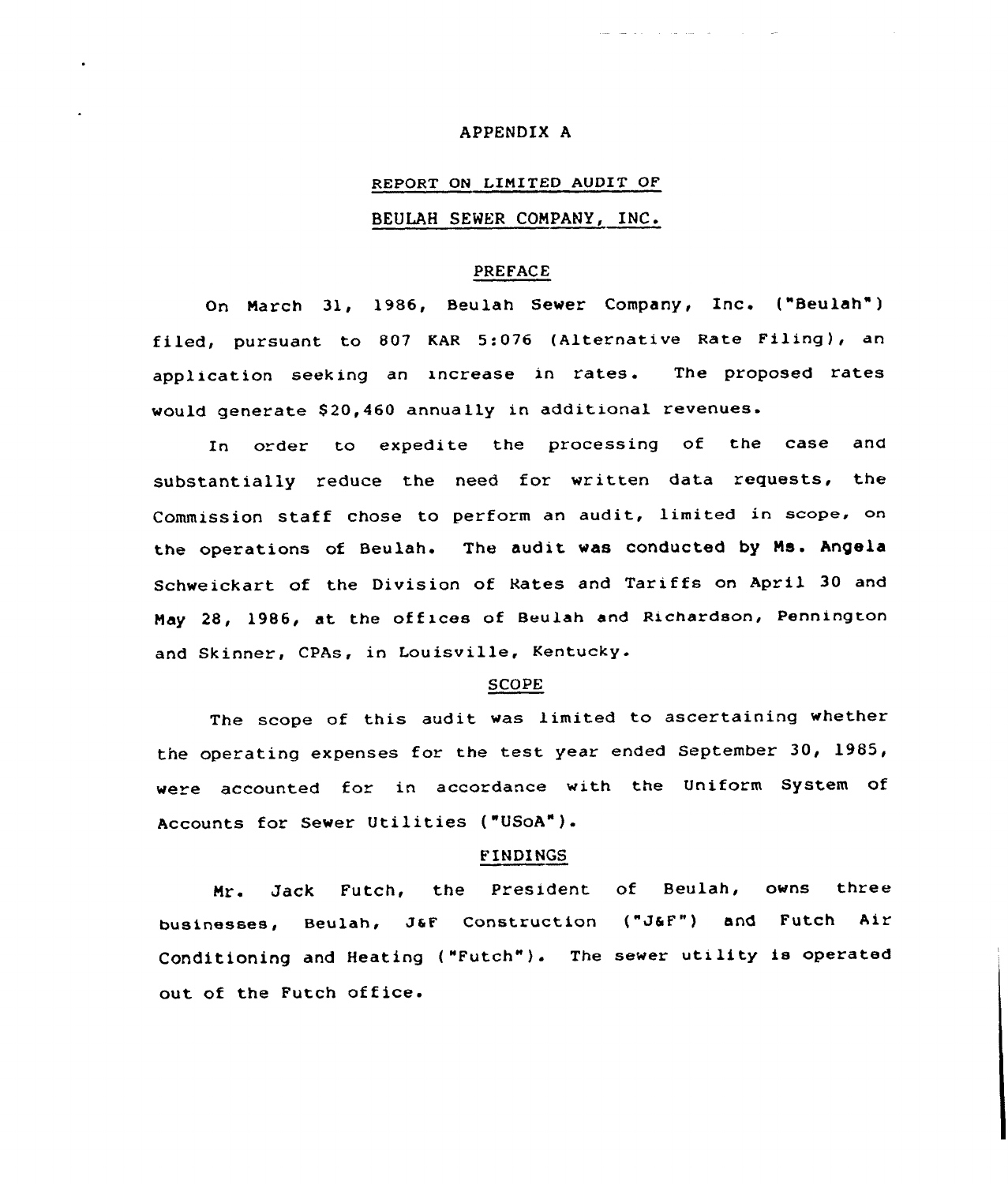The sewer treatment plant is owned jointly by J&F and Beulah. Citizens Fidelity Nortgage Company holds a mortgage on the entire plant. 36F financed the plant with a note which currently has a balance of \$221,860. The original amount of the loan could not be determined during the limited audit. In 1979, JsF transferred the plant to Beulah for \$50,000. Beulah was supposed to assume \$50,000 of the note payable in payment of the plant. However, Beulah has not made any interest or principal payments on the note or included any accrued interest expense xn the income statement or the balance sheet.

Per the annual report, Beulah carries on its balance sheet the total plant and the total loan amount payable of \$221,860. According to the USoA, the correct entry for the transfer of the plant to Beulah from JSF would have been to debit plant for the original cost, credit accumulated depreciation, credit notes payable for \$50,000 and credit contributions in aid-ofconstruction for the balancing amount. Xt is recommended that Beulah make the necessary correcting entries to conform with the VSoA.

 $\frac{1}{4}$ 

Pursuant to 807 KAR 5:006, Section 3, Beulah is required to file annual reports on a calendar basis. During the limited audit, it was disclosed that Beulah had been filing September 30 fiscal year-end annual reports. Since Beulah filed its application based upon the 1985 annual report, the September 30, 1985, test year has been used for the basis of the limited audit.

 $-2-$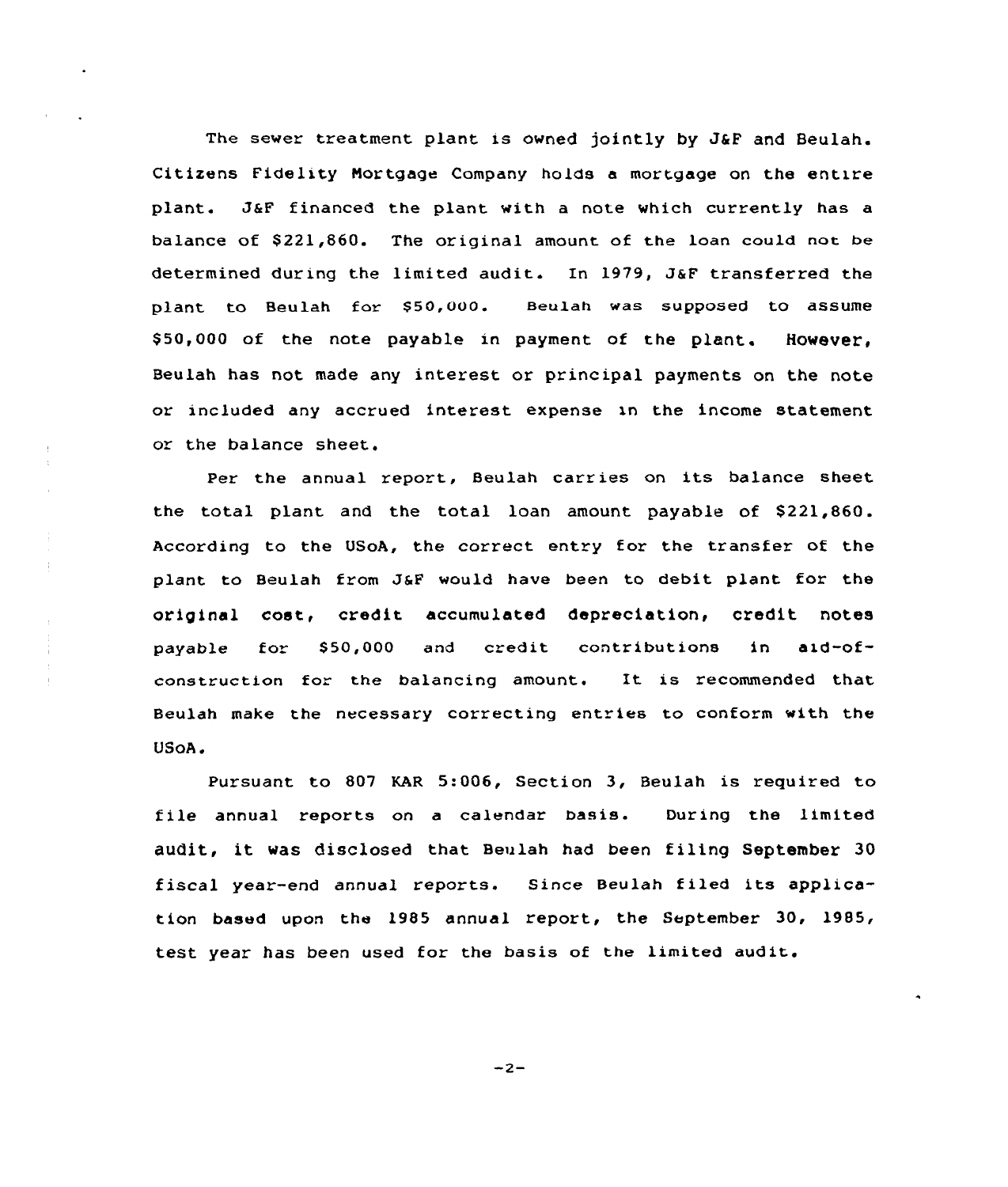Beulah maintains its books on a cash basis during the year and makes year-end adjustments to change to the accural basis. It became apparent during the limited audit that several unpaid expenses from prior years, which were never recorded, were expensed to the test year in the year-end adjustments. These expenses for prior years, when discovered, should be recorded as prior-period adjustments to retained earnings and not expensed in the year they are found. It is recommended that at the year end Beulah carefully examine all unpaid bills on hand and all the cash disbursements for the year in order to charge each expense to the correct period. Adjustments have been made in the following sections of this report to exclude the out-of-period expenses charged to the test year.

Beulah has neither been audited nor requested any increases prior to the present application. Following is <sup>a</sup> discussion of the recommended adjustments to the test year operating expenses: Repairs and Maintenance Expense

Beulah reported for the test-year repairs and maintenance expense of \$8,764. During the test year, a \$755 bill from Louisville Gas and Electric Company {"IG&E") was incorrectly charged to this account. This expense has been reclassified to the utilities expense.

Beulah charged \$2,561 to the repairs and maintenance expense due to having the comminutor repaired. Beulah recorded an incorrect amount, as the actual invoice amount was \$2,732. Since this repair will benefit more than one period it should be capitalized

 $-3-$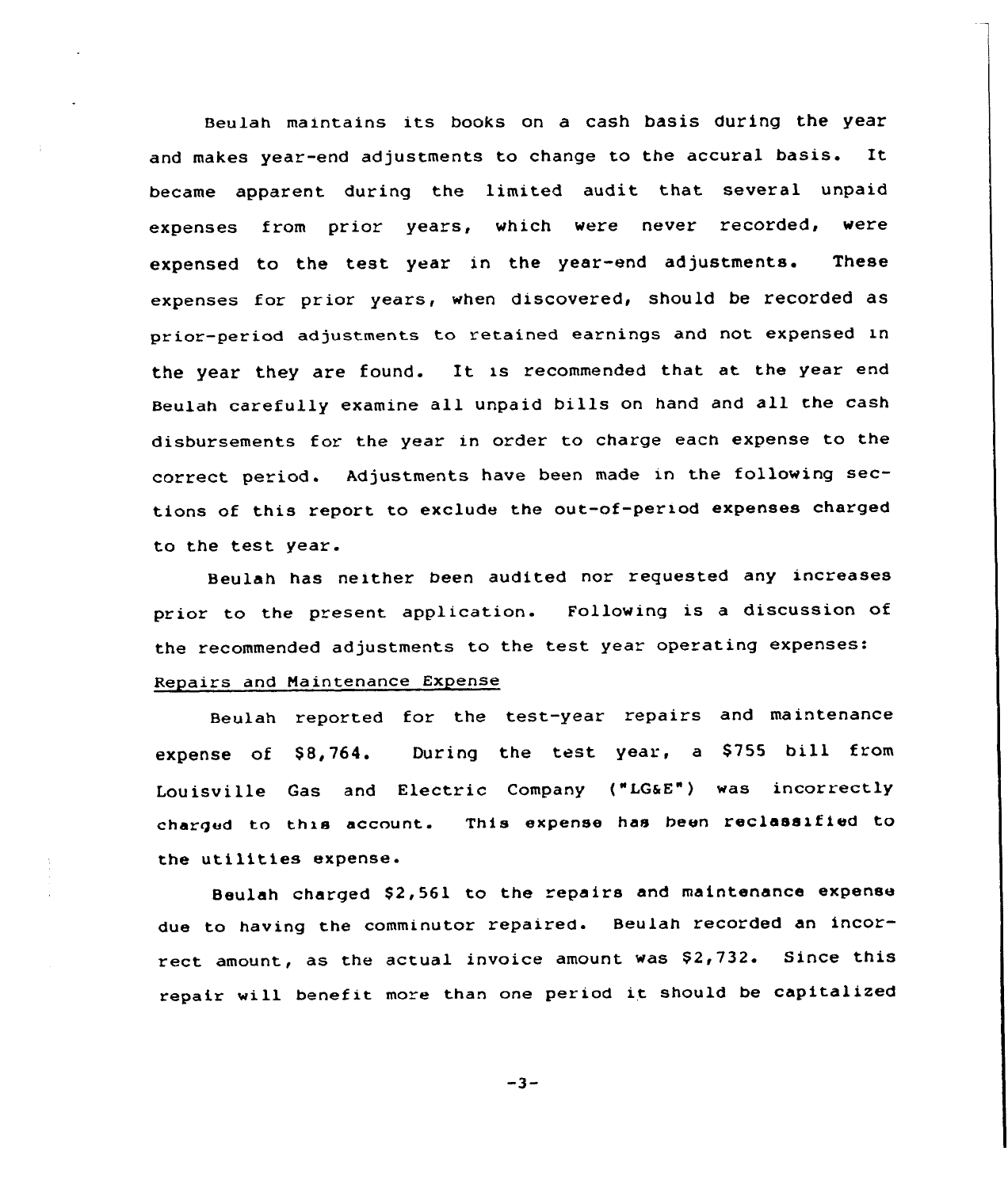and depreciated over three years. Therefore, this expense has been excluded from the repairs and maintenance expense.

Beulah included in the test-year repairs and maintenance expense  $$1,000$  owed to J&F for paying a prior-year expense. This prior-year expense had not been recorded in the year it was incurred. Since the \$1,000 expense should be recorded as a prior-period adjustment and not included as an expense for the test year, it has been excluded from the repairs and maintenance expense for the test year.

Due to the reclassification and capitalization of the aforementioned items, the repairs and maintenance expense has been reduced to  $$4,448$ .

## Utilities Expense

The utilities expense reported by Beulah for the test year was \$10,631. This expense included the September 1984 LG&E bill that was not paid until October 1984. In addition, the October 1984 LGaE bill was incorrectly charged to the repairs and maintenance expense. In order to determine the actual test-year utilities expense, the September 1984 LG&E bill of \$744 has been excluded since it applied to electric expense incurred prior to the test period, while including the October 1984 LG&E bill of \$755. These adjustments result in a net effect of an \$11 decrease in the utilities expense. This adjusted utilities expense of \$10,642 included \$432 of late charges.

#### Insurance Expense

Beulah reported insurance expense for the test year of \$ 3,694. However, a review of this account disclosed that the

 $-4-$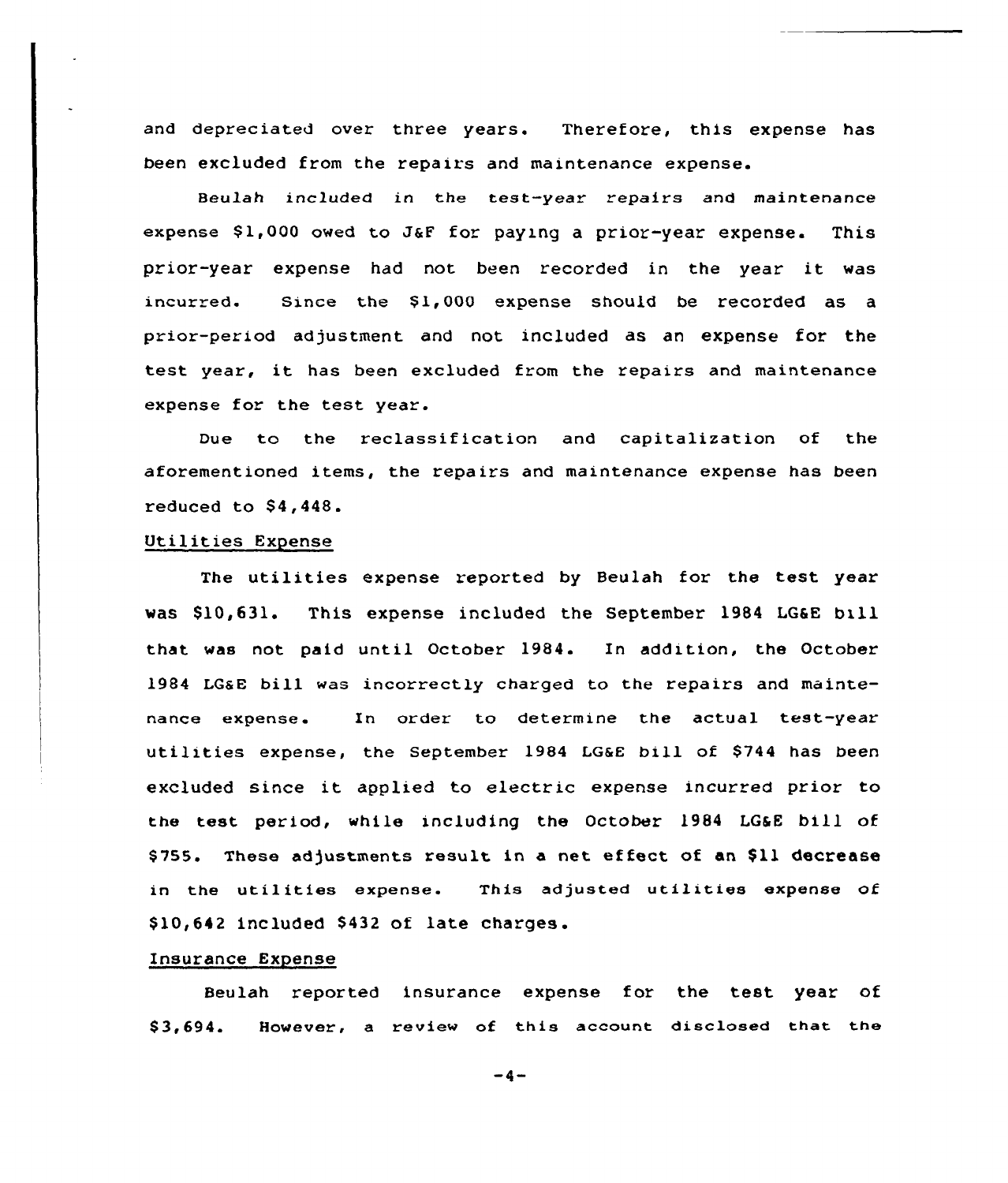actual test-year insurance expense was  $$1,345$ . The additional  $$2,349$  insurance expense is a past-due account which had not been recorded in prior years and was expensed during the test year. Since this amount should have been expensed during previous years, a prior-period adjustment should have been made adjusting retained earnings instead of expensing the amount during the test year. Therefore, the insurance expense has been reduced by \$2,349 to reflect actual test-year expense of  $$1,345.$ 

#### Taxes and Licenses

Beulah reported taxes and licenses expense for the test year of \$1,454. This amount included \$672 of property taxes associated with prior years. As stated previously, a prior-period adjustment should have been made instead of expensing the prior years property tax in the test year. Therefore, the correct test-year amount. for taxes and licenses is 5782.

## Interest Expense

As of October 1, 1984, Beulah had a past-due account with the Butler Construction Company ("Butler") for \$3,460. During the test year Butler sent Beulah a bill for interest expense for the period of October 1983 through August 1985 totaling \$1,656. Beulah expensed the total amount during the test year. <sup>A</sup> priorperiod adjustment of \$780 should have been made to record the interest expense for October 1983 through September 1984. The actual interest expense for the test year is \$876.

As of the date of this audit, Beulah is not certain whether Butler is still in business since it has not received any bill from Butler or had any communication with a representative of

 $-5-$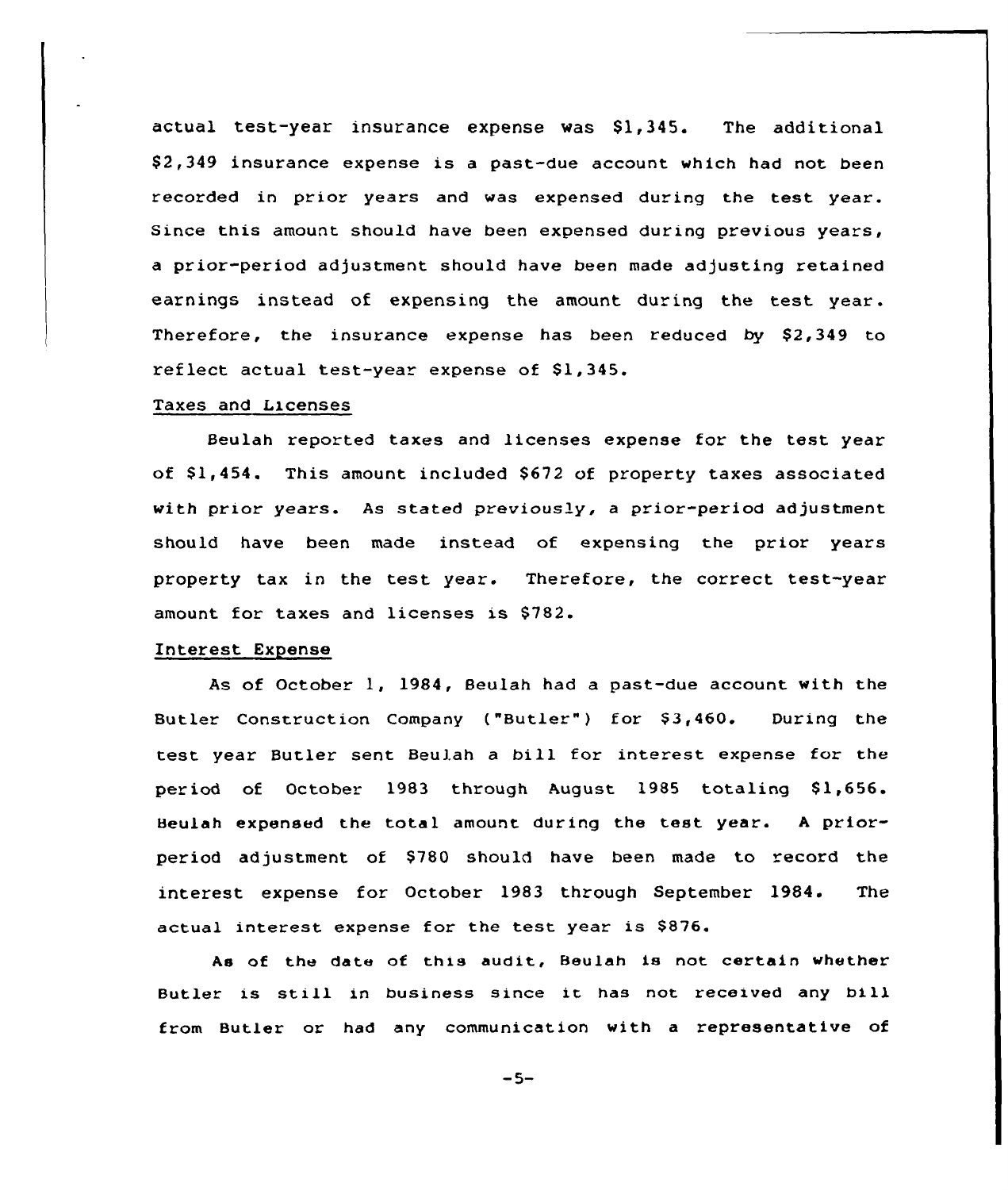Butler since August 1985, and, therefore, Beulah assumes that Butler has been dissolved. The debt to Butler should be carried on Beulah's books until it is more certain that Beulah has been dissolved and then the liability should be written off Beulah's books.

## Depreciation Expense

During the test year, Beulah had the collector gear box repaired at a cost of \$559. Beulah overlooked this unpaid expense and thus did not record it during the test year. Since this item will benefit more than one year it should be capitalized and depreciated over a 3-year period. The depreciation expense on this item will be \$186.

Beulah expensed a \$2,732 repair to the comminutor during the test year. As mentioned previously under the Repairs and Naintenance Expense Section, the staff is of the opinion that this repair should be capitalized and depreciated over a 3-year period. The additional depreciation expense on this repair will be \$911.

Beulah reported test-year depreciation expense on the total plant of \$9,627. Therefore, due to both of the aforementioned items, the depreciation expense has been increased to \$10,724. Because of the limited scope of this audit, the staff has not determined the reliability of Beulah's plant-in-service; therefore, the staff has made no attempt to verify Beulah's depreciation expense.

 $-6-$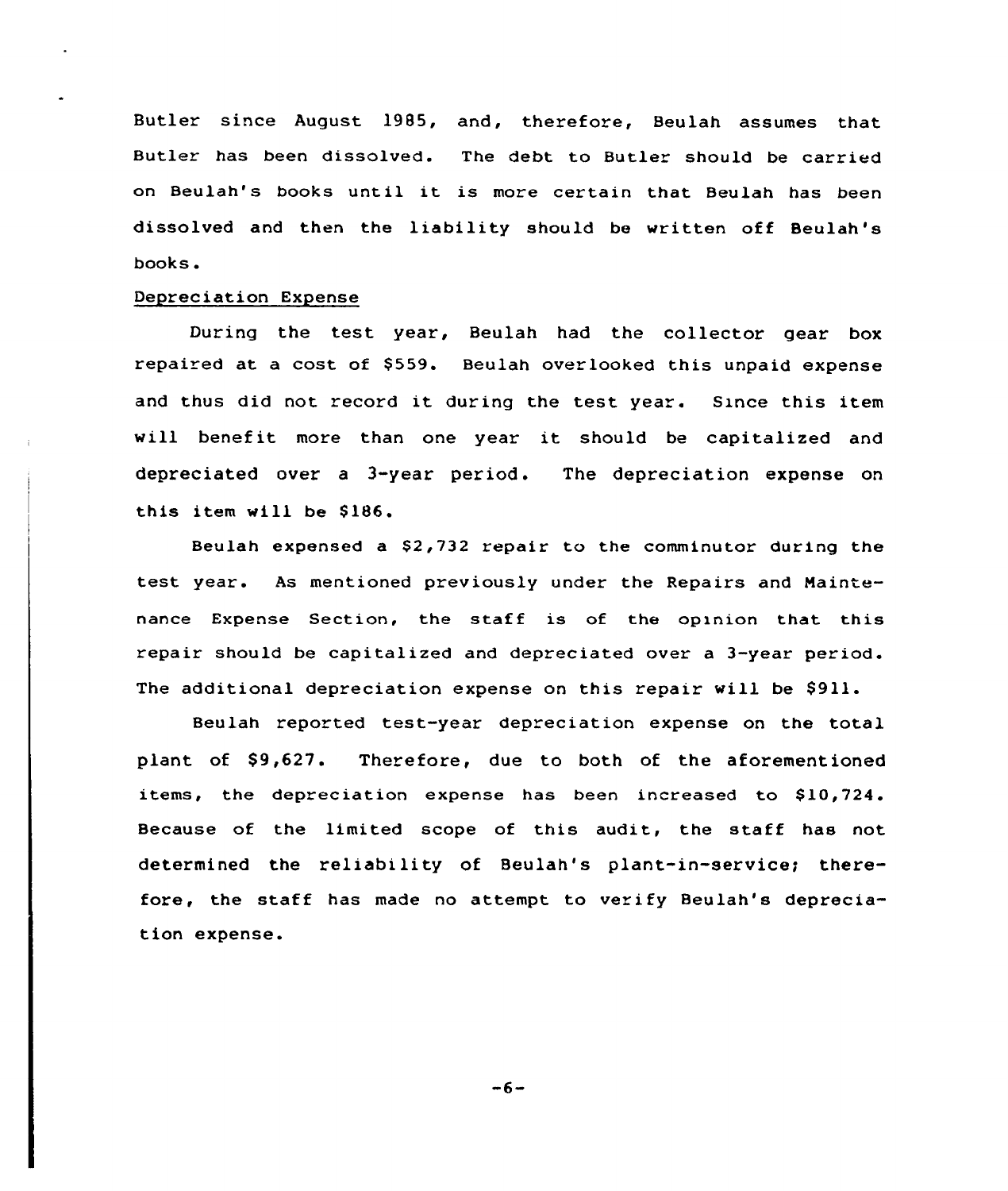#### **SUMMARY**

The following is a summary of the effect of these adjustments on Beulah's test-year operating statement:

| Account                                                                                                                                                                                           | Test Year<br>Reported                                                          | Staff<br>Adjustments                                | Test Year<br>Adjusted                                                          |
|---------------------------------------------------------------------------------------------------------------------------------------------------------------------------------------------------|--------------------------------------------------------------------------------|-----------------------------------------------------|--------------------------------------------------------------------------------|
| Operating Revenues                                                                                                                                                                                | \$15,545                                                                       | s<br>$-0-$                                          | \$15,545                                                                       |
| Operating Expenses:<br>Utilities Expense<br>Chemical Expense<br>Repairs & Maint. Exp.<br>Insurance Expense<br>Legal & Accounting<br>Office Supplies<br>Depreciation Expense<br>Taxes and Licenses | 10,631<br>288<br>8,764<br>3,694<br>1,021<br>22<br>9,627<br>1,454<br>5, 35, 501 | 11<br>(4, 316)<br><2,349<br>1,097<br><672<br>56,229 | 10,642<br>288<br>4,448<br>1,345<br>1,021<br>22<br>10,724<br>782<br>$5\ 29.272$ |
| Total Operating Expenses<br>Other Deductions:<br>Interest Expense                                                                                                                                 | \$1,656                                                                        | $\langle 780 \rangle$<br>S.                         | 876<br>Ş.                                                                      |
| <b>INCOME</b><br>NET                                                                                                                                                                              | \$<21,612>                                                                     | $$<$ 7,009>                                         | \$<14,603>                                                                     |

<sup>A</sup> review of the accounting system revealed that Beulah has not maintained its books in accordance with the USoA. Due to the limited scope of this audit, the staff has not reclassified the expenses per Beulah's books into the proper accounts per the USoA. Beulah should adopt the USoA and adhere to its guidelines for accounting treatment of revenues and expenditures.

The staff has not determined the validity of the amount of gross operating revenues. The aforementioned items which were capitalized and depreciated should be reclassified on Beulah's

 $-7-$